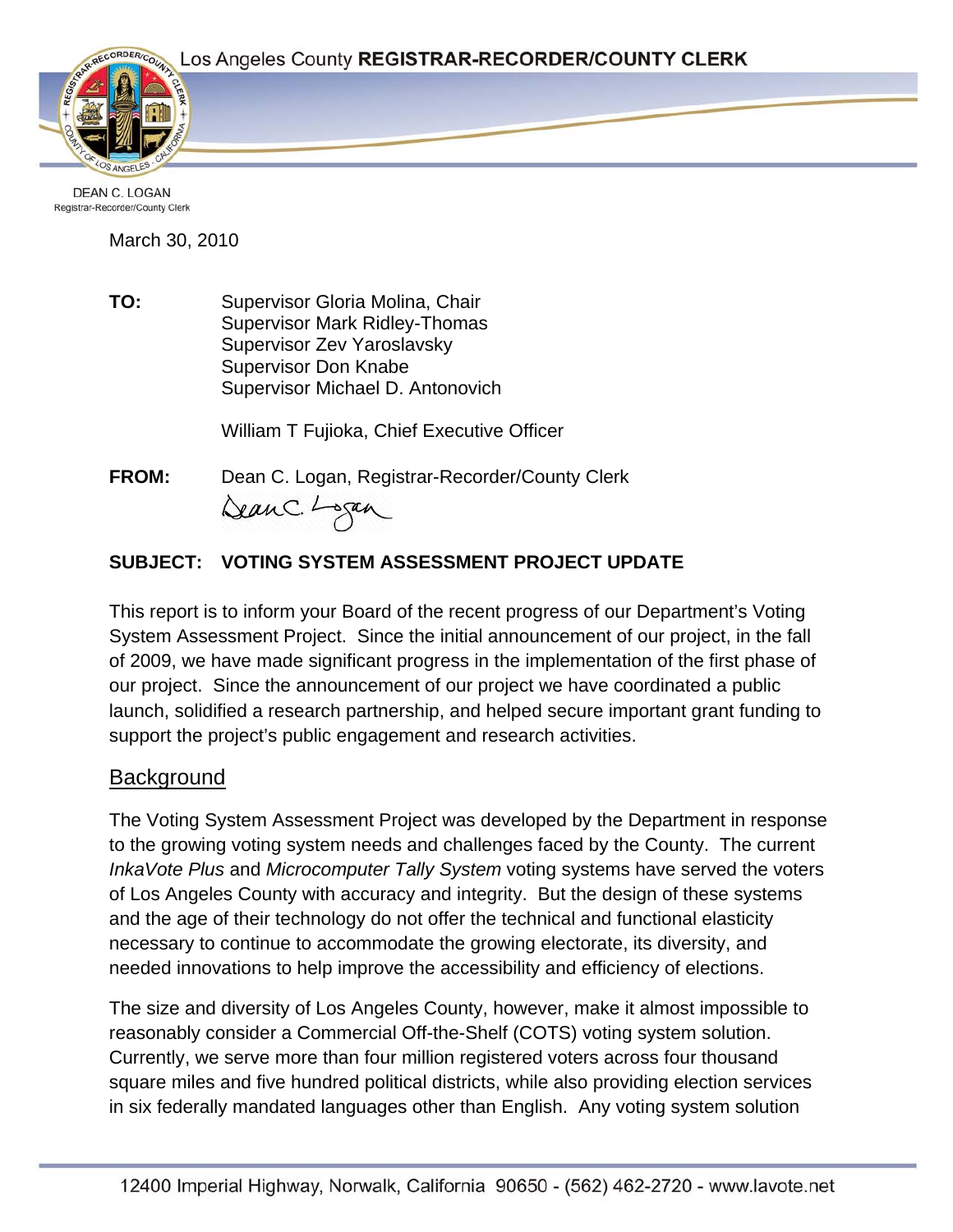VSAP Board Update March 30, 2010 Page 2 of 5

will entail a significant development or customization process that will require clearly established principles and needs to be satisfied.

In response to these needs and challenges, and cognizant that the significant financial investment required to modernize and replace the County's voting system leaves little room for error; the project seeks to adequately evaluate the current and future needs of voters, the necessary security, and durability that a new voting system will need to satisfy.

## Project Update

## **1. Project Launch**

On September 16, 2009, the Department launched its Voting System Assessment Project with a public symposium. The Department, in collaboration with the Voting Technology Project (VTP), hosted a symposium at Caltech, "Technology, Diversity, Democracy: The Future of Voting Systems in Los Angeles County." This event brought more than 70 stakeholders, experts, and policymakers together for a day of presentations and candid conversation about our current voting system, opinions about core topics like accessibility, security, user-friendliness, and the future of voting systems in general. Much of the work of the symposium came in small break-out sessions, where participants had the opportunity to discuss the current system used in Los Angeles County, and the attributes they see as important for the future of voting systems in Los Angeles County. An initial summary report of the symposium findings is enclosed with my report. You can also access full symposium materials and presentations on our Department website at [www.lavote.net/vsap](http://www.lavote.net/vsap).

## **2. Project Partnership**

Following the kick-off symposium the Voting Technology Project (VTP) agreed to serve as a project partner of the Voting System Assessment Project, providing important research support and a breadth of experience in the area of voting systems research. The Voting Technology Project is a collaboration of the California Institute of Technology (Caltech) and the Massachusetts Institute of Technology (MIT).

Beginning with its initial report in 2001, *Voting: What Is/What Could Be,* the Caltech/MIT Voting Technology Project has been involved in numerous efforts to convene experts and stakeholders in the process of improving election systems, and has issued several reports based on the investigations it has conducted. Two important national conferences, in 2001 and 2004, assessed election technology reform nationwide. A conference and subsequent report in 2003 addressed voting technology changes in Massachusetts. Other conferences have addressed more focused topics, such as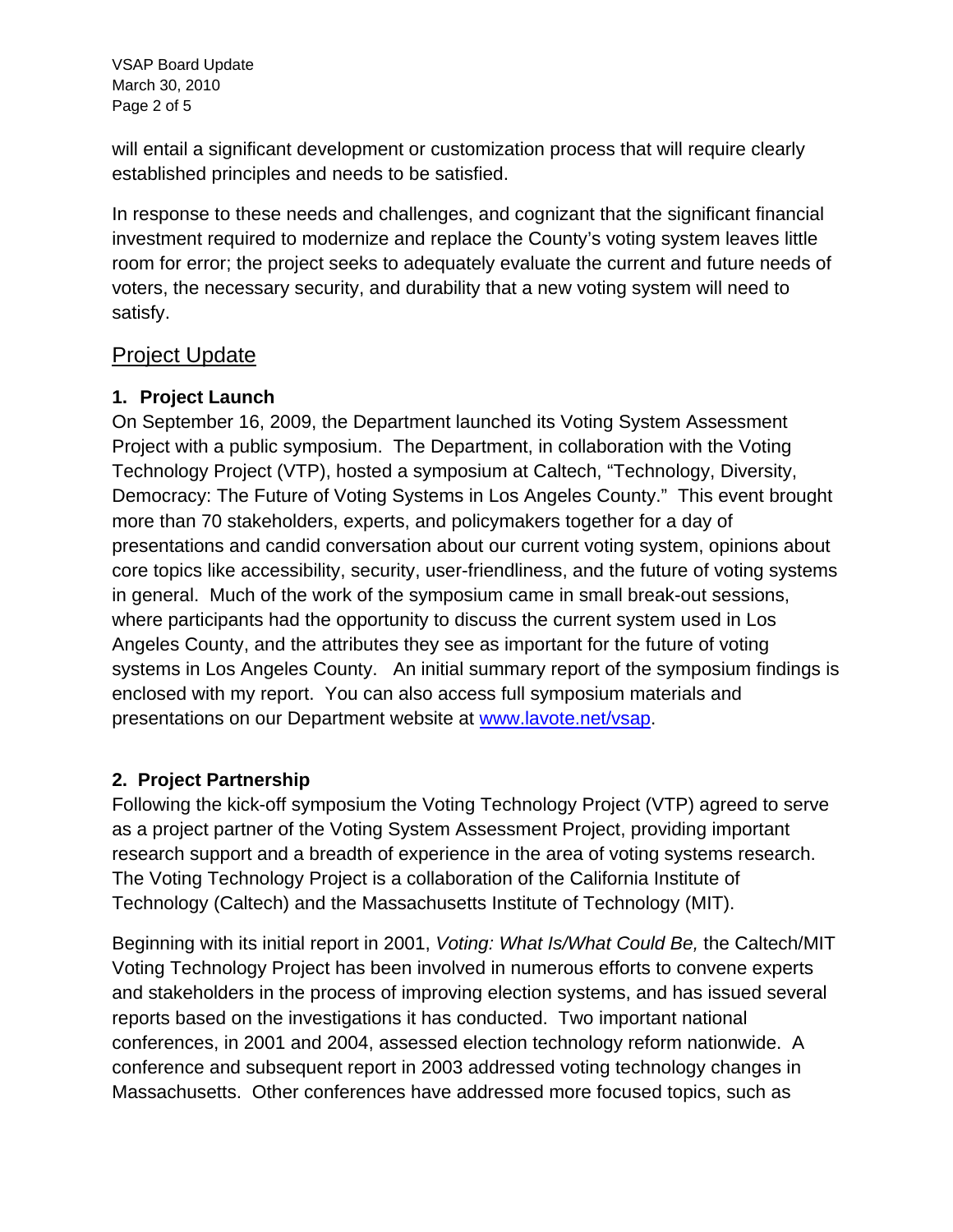VSAP Board Update March 30, 2010 Page 3 of 5

standard setting (2002), the state of the voting systems industry (2009), and voter registration and identification (2006). Reports issued by the VTP, collectively and by individual members of the project, have spanned the full set of issues pertaining to election reform in the United States, including ballot design, security, auditing, voting machine performance, and voter registration. By championing a rigorous, scientific approach to election technology and reform, the VTP is recognized as an expert, impartial organization with experience working with a diverse set of stakeholders in the area of election reform.

### **3. Research Funding**

Thanks to the partnership with the Voting Technology Project and the support of the James Irvine Foundation, the project has secured a \$150,000 grant in support the project's initial research activities – specifically to support data collection and the development of the key principles that will serve as the foundation for the acquisition and development of a modernized voting system for Los Angeles County.

## **4. Research Activities**

Research activities seek to collect and analyze sound data from a diversity of sources including: voters, community organizations, poll workers, election advocates, local election officials, and other election experts. The following is a summary of the various research activities that the project will engage in over the next three months.

- **Countywide telephone and internet survey (March 2010).** This month the VTP fielded a countywide survey of registered voters. The survey collected an array of data on the voting experiences and voting systems opinions of registered voters in Los Angeles County. This questionnaire was fielded online (using a sample of 500 Los Angeles County registered voters), and by telephone (with a sample of 500 randomly selected Los Angeles County registered voters). The telephone survey also produced samples of Spanish-speaking and Mandarinspeaking registered voters. We will work with the telephone survey firm to ensure that we received adequate demographic and geographic coverage of registered voters in Los Angeles County.
- **Registered voter focus groups (April 2010).** In order to augment the input from traditionally underrepresented populations within the Los Angeles electorate, the VTP in collaboration with the Department will conduct a total of 15 formal, commercial-model focus groups. The table below lists the various groups scheduled: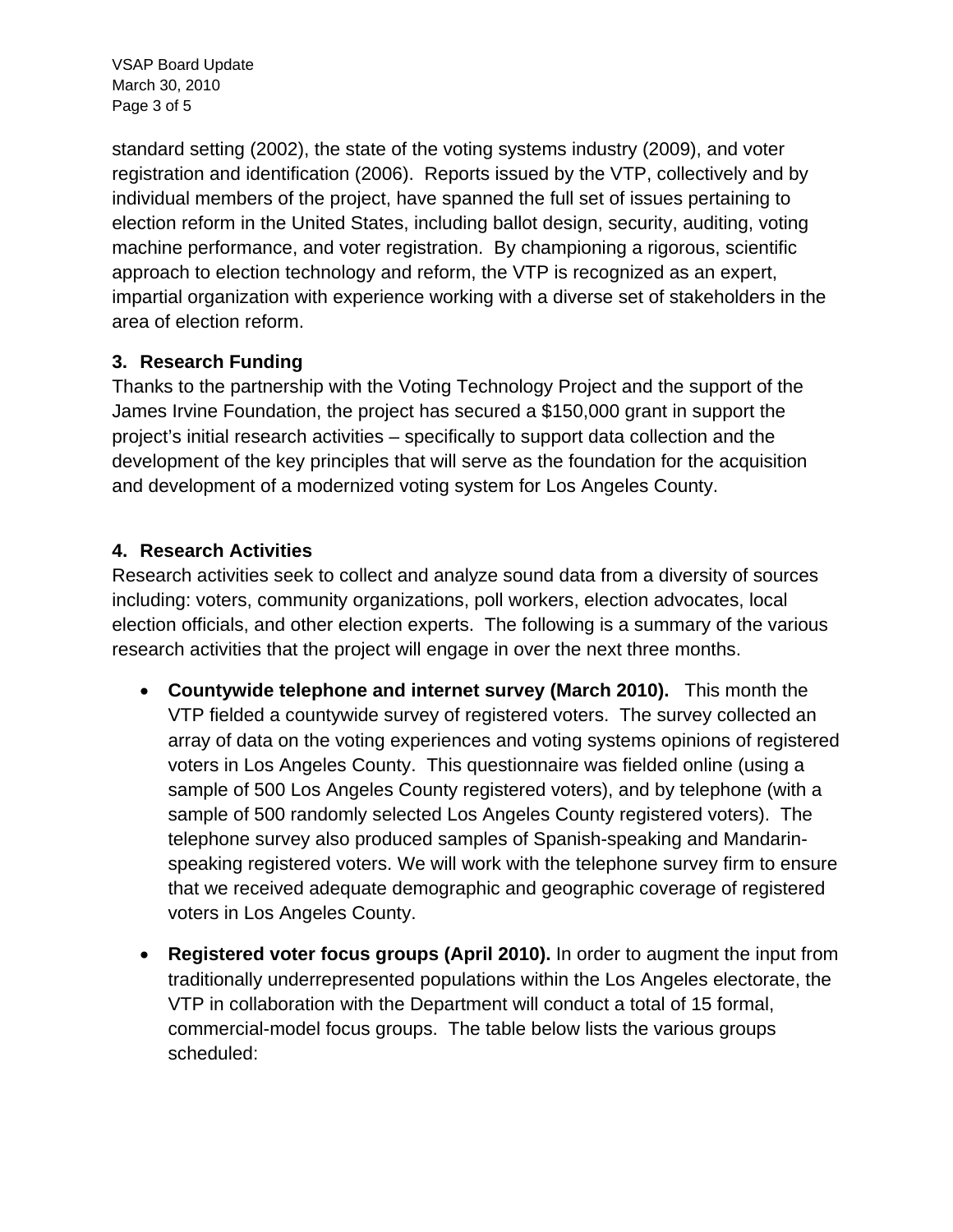| Cohorts                                              | Description/Language                                                                                                                           | <b>Total Groups</b> |
|------------------------------------------------------|------------------------------------------------------------------------------------------------------------------------------------------------|---------------------|
| <b>General Electorate</b>                            |                                                                                                                                                | 1                   |
| Race/Ethnicity<br>(We can do one<br>English for each | • Asian: Chinese (Mand.), Korean,<br>Korean Latino/Spanish<br>(Immigrant)                                                                      | 6                   |
| multilingual group)                                  |                                                                                                                                                |                     |
| Voters with disabilities                             | Voters with a range of disabilities:<br><b>Blind</b><br><b>Wheel Chair</b><br>Dexterity problems<br>Deaf and hard of hearing-<br>Sign language | $\mathcal{P}$       |
| Permanent Vote-by-<br><b>Mail Voters</b>             | Established for some time<br>Recently declared                                                                                                 | 1                   |
| African American                                     | Targeting urban centers (e.g.<br>Central City, South Bay)                                                                                      | 2                   |

- **Poll Worker Survey (May 2010).** Election workers are a significant universe of voting system users. Input from this segment of users is vital to ensuring that a system is not only effective for voters but also easy and practical to use for election workers. Working with the project partners we will incorporate a survey into our online Poll Worker Training programs.
- **Community forums (April-May 2010).** Partner with members of the Registrar-Recorder/County Clerk's Community Voter Outreach Committee (CVOC) to coordinate voting system discussions with key community partners representing core County constituencies. Coordinate 10 community forums throughout the county with various populations. These partners could include active organizations such as APALC, NALEO, League of Women Voters, etc. The goal of these discussions is to augment and collect community input within indigenous community settings and coordinated by a trusted entity/organization.

## **Conclusion**

The Department continues its commitment to ensure that future voting systems serve the needs of our core constituencies in Los Angeles County while preserving our